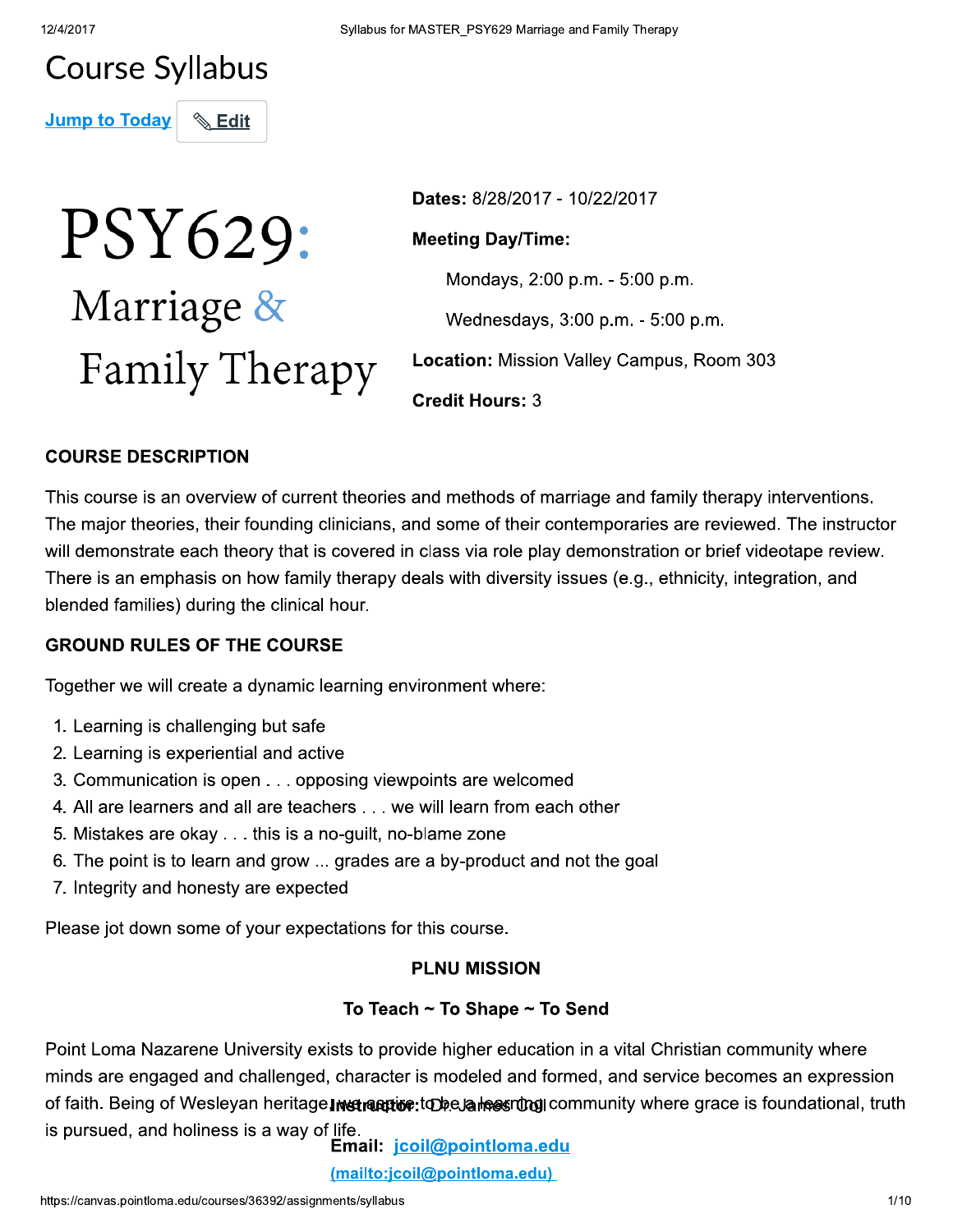# **RECOMMENDED RESOURCES**



mily therapy: History, theory, and practice (6th ed.). Upper Saddle River, NJ:

J., & Garcia-Preto, N. (Eds.). (2005). Ethnicity and family therapy (3rd ed.). New

B., and McGoldrick, M. (2005). The expanded family life cycle: Individual, family, and social Carter. perspectives (3rd ed.). Needham Heights, MA: Allyn & Bacon.

Patterson, J., Williams, L., Grauf-Grounds, C., & Chamow, L. (1998). Essential skills in family therapy: From the first interview to termination. New York: Guilford Press.

Sori, C. F. (2006). Engaging children in family therapy: Creative approaches to integrating theory and research. New York: Brunner-Routledge.

# **COURSE LEARNING OUTCOMES**

Consistent with APA accreditation quidelines, this course will seek to develop and enhance outcome competencies that are important in professional psychology. The National Council of Schools and Programs of Professional Psychology have identified six core competency areas: this course will provide content for the development of competencies in each of these areas and students will have the opportunity to demonstrate the following outcome competencies:

#### 1. Research and Evaluation

Course lectures, readings, and assignments will review current research on family therapy and students will have the opportunity to interact critically with the research to form an understanding of Family Therapy that facilitates clinical interventions that have empirical validation. The clinical case analysis should demonstrate the student's ability to bring together theory and therapeutic practice in an integrated form.

#### 2. Relationship

The course will provide opportunities for students to enhance their ability to develop and maintain an effective working relationship in the guided experiential exercises in class.

#### 3. Assessment

Theoretical foundations of family assessment and family assessment instruments will be reviewed and students will have the opportunity to demonstrate their competency to interpret a family assessment device.

#### 4. Intervention

A variety of family therapy models (including some empirically validated family psychology treatments) will be introduced in the lectures and readings. The clinical case analysis will provide an opportunity for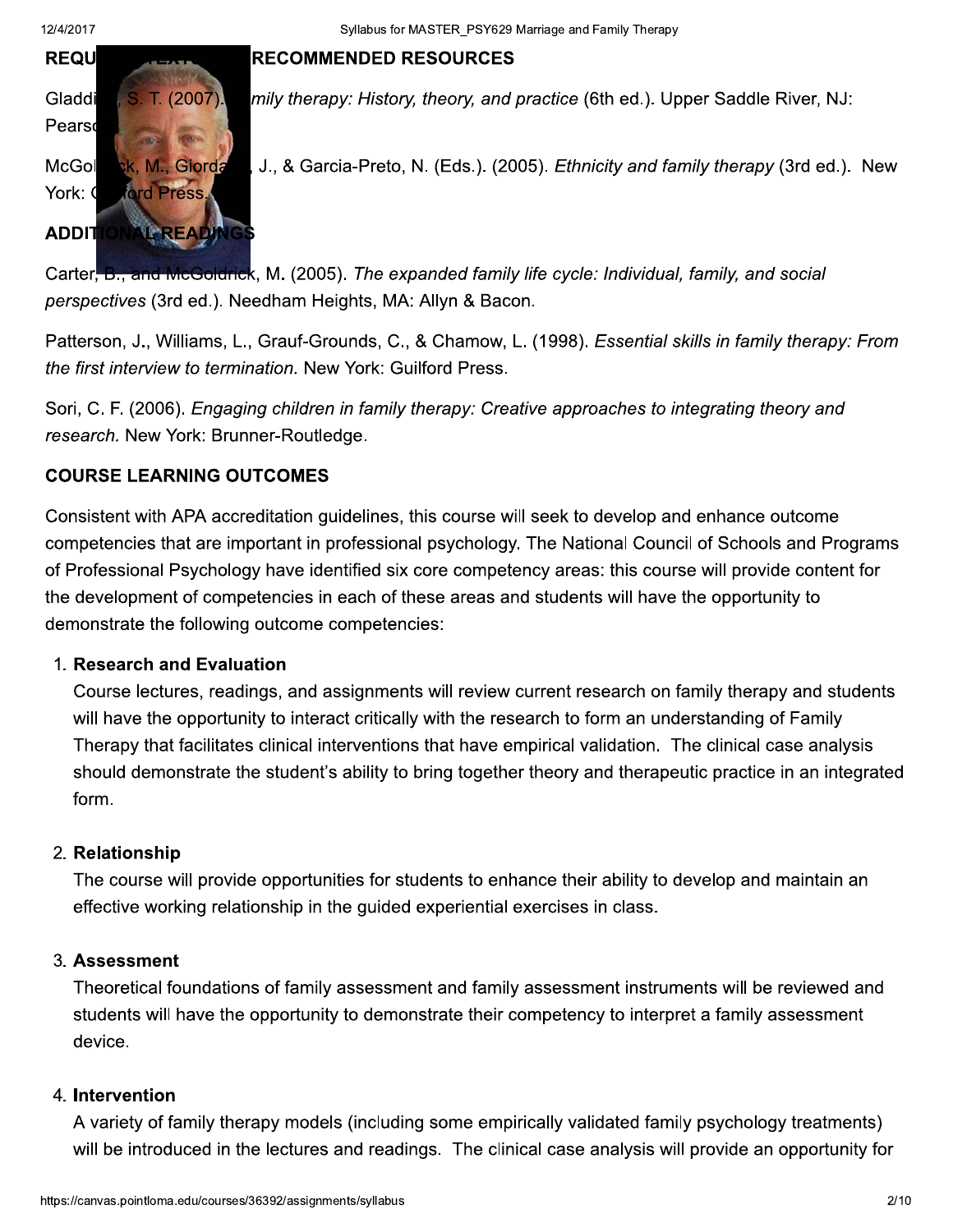the student to demonstrate their competency in utilizing these models in an actual clinical situation.

#### 5. Diversity

Course lectures, readings, and assignments will review current research on family therapy with diverse populations and students will have the opportunity to demonstrate competency in application of course materials to diverse family constellations.

#### 6. Education

Preventive and psycho-educational models will be reviewed and students will have the opportunity to include such collateral referrals in their clinical case analysis paper.

In addition, our program has emphases in Interdisciplinary Integration and Family Psychology. This course will provide opportunities for student development of outcome competencies in these areas as noted below:

- 1. Interdisciplinary Integration: Students will continue to develop their own theoretical framework for therapy, including a recognition of the interaction between the bio-psychosocial and the spiritual aspects of human existence.
- 2. Family Psychology: Students will continue to develop knowledge and skills in family psychology from a family therapy perspective.

#### **COURSE REQUIREMENTS**

#### 1. Completion of Readings

Complete all readings by the date due and be prepared to discuss them in class. Discussion, informed by the week's reading, is a critical aspect of the learning experience in this class.

#### 2. Attendance and Class Participation

Students are expected to attend promptly all classes and participate actively in class. Because this is an experiential learning course, any absence must be negotiated with the professor and equivalent exercises and learning experience must be conducted. Please contact the professor by e-mail or telephone if you are unable to attend class. A maximum of 100 points is assigned to class attendance, active participation, and participation in three reflection discussions. These reflections will be in response to discussion posts on Canvas regarding key items covered during the week.

#### 3. Weekly Reflection Discussions

Submit a 200-300 word reflection on what you feel were the key items covered during the week and how they might apply to your present or future education, life, or ministry. This is a very important part of the learning experience each week and should contain significant reflection of what you have learned. Specifically, you should report on:

- 1. What is the most significant thing I learned this week?
- 2. How did what I learned change my thinking about this week's topic?
- 3. What previous experiences relate to what I read and learned?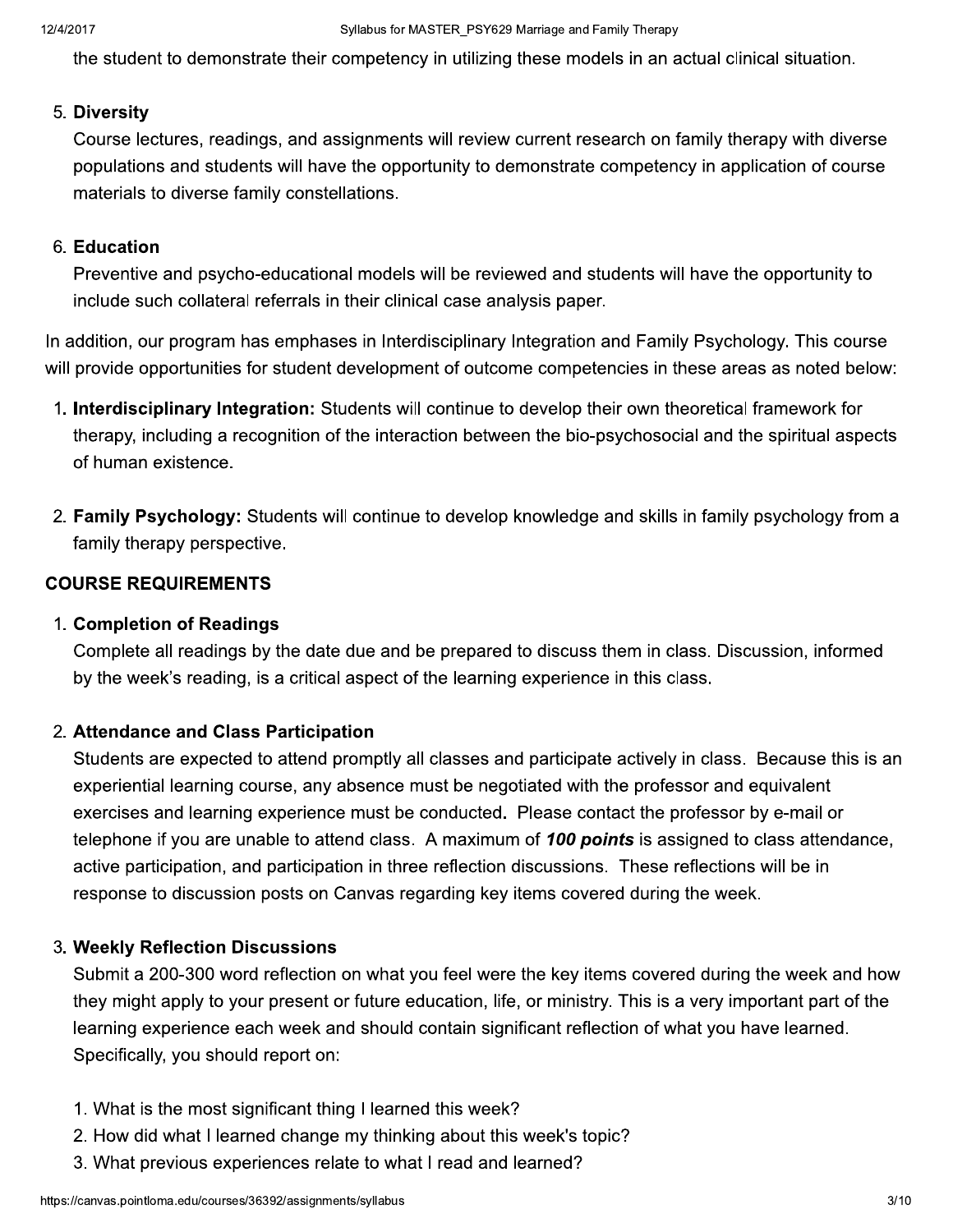- 4. How will I use (or have I used) this knowledge in my ministry or life?
- 5. What questions do I still have about this week's learning?

To score well, the discussion posts must address the questions above, class discussions and learning activities, include suggested real-world manifestations of the week's material, and include a plan for implementing the material in the student's personal and/or professional setting. Use APA format for title sheet, including appropriate citation and references page.

The active participation during the Weekly Reflection Discussions is a critical component of the course.

# 4. Genogram and Interpretive Paper on Your Family of Origin. (Due Friday 10/1/17)

1. Draw your family's genogram depicting at least three generations (including two before you).

2. The following should be in written form describing the genogram.

a. Identity two family rules from the past: one you have changed and why, and one you have kept and why.

b. Identify your family's worldview. How does it help you as a therapist? How does it hinder you as a therapist?

c. Identify you ethnic, cultural, and national origins. Explain what customs, attitudes, beliefs, and values come from your cultural and national background.

d. Look at differentiation. Identify any triangles you are aware of and explain how they limit the differentiation process. What theme causes you to be highly emotional in an interaction with a family member?

e. Identify your family's religious preference and practices. Select two strong religious beliefs: one you have kept and one you have changed. Give reasons for each.

# 5. Clinical case analysis paper: (Due 10/15/17)

a. Watch the movie *Ordinary People* and analyze the family from a family therapy model of your choice.

b. First, conceptualize the case according to the model of your choice. How would your theorist describe the nature of this family's problems and the method of helping them? Make sure that you use your theorist's concepts and terminology to discuss the case (3-4 pages)

c. Second, discuss your ideas about:

- i) how to engage the individuals and whole family in treatment;
- ii) how to further assess the problems, needs, and strengths of the family;
- iii) include a treatment plan including stages and steps of treatment;  $(3 4$  pages).

d. When necessary discuss how diversity issues (i.e. religion, culture, age, spirituality, etc.) may impact the family system and treatment. Include references (e.g., McGoldrick's *Ethnicity and Family Therapy*)  $(1-2$  pages).

e. In addition, describe your personal reactions to the family by addressing the following questions: (1-2) pages).

- i) If you chose to see one person of the family, whom would you see and why?
- ii) If you were to see the whole family for therapy, whom do you think might drop out of therapy first?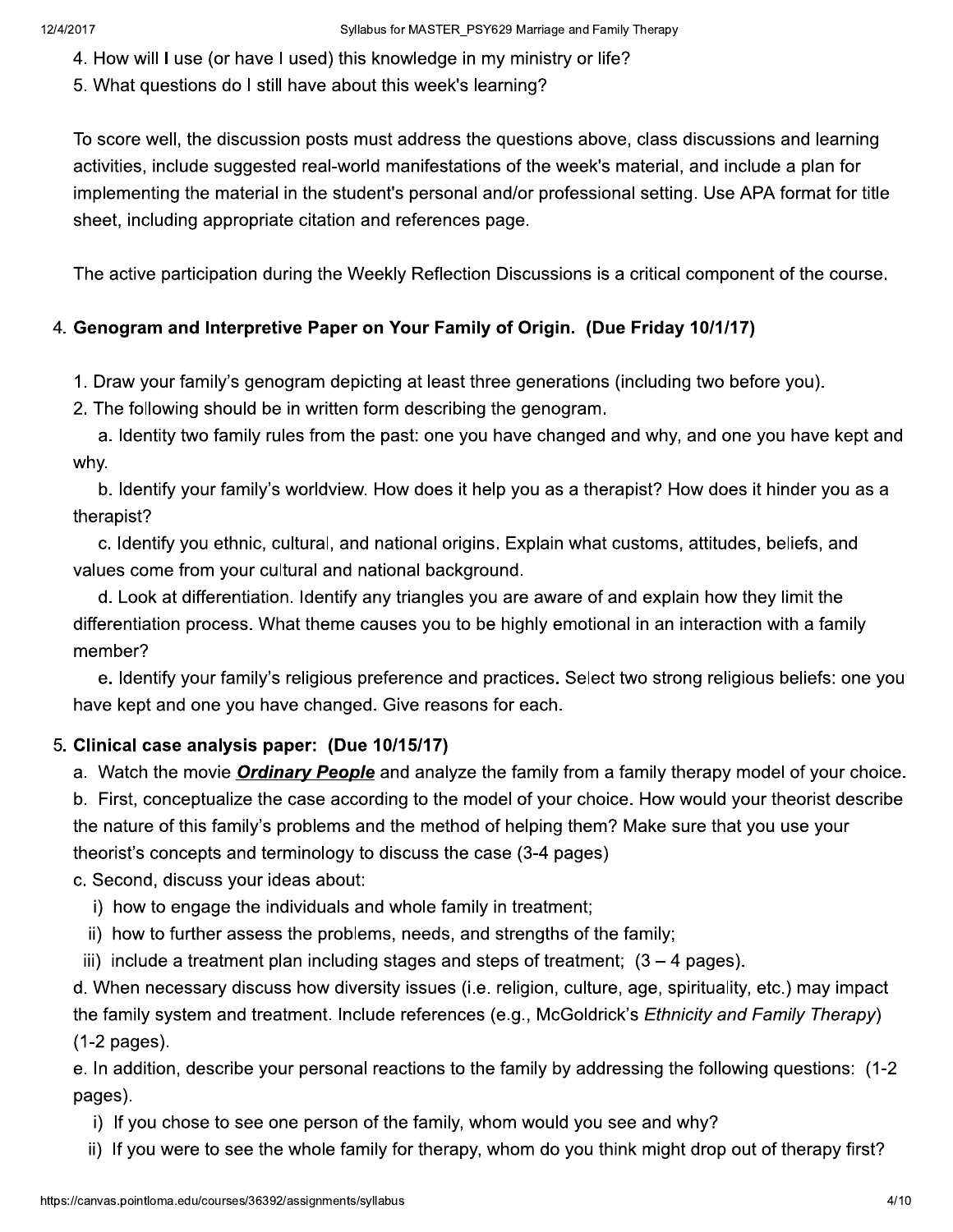Discuss why you think so.

iii) If you were to see the family for therapy, whom do you think might get the most out of therapy at first, and whom later?

iv) Discuss your countertransference reactions to each of the family members.

f. All written projects are expected to be completed in APA format.

g. The length of the case analysis (excluding the title page and references) is eight  $(8)$  to twelve  $(12)$ pages (double space with 12 point font).

# 6. Final exam: (Due 10/22/17)

Students will take a final exam that consist of multiple choice, short answer, and brief essay questions.

# **APA Papers**

All papers written in the Graduate Counseling program should be in APA style. Here are some helpful websites to help you write and format your paper:

- APA Style Essentials Prof. Degelman Vanguard University (http://www.vanguard.edu/psychology/faculty/douglas-degelman/apa-style/)
- Downloadable APA Style Helper: APA for Psychology (http://www.docstyles.com/apaguide.html)
- Psychology with Style: A Hypertext Writing Guide (http://www.uwsp.edu/psych/APA4b.htm)
- The OWL at Purdue: APA Style (https://owl.english.purdue.edu/owl/section/2/10/)

All papers should include the following sections unless indicated otherwise:

- 1. Title page
- 2. Abstract
- 3. Main body with headings
- 4. Reference page

Please check the APA Manual or the websites for further formatting helps.

This course meets PLNU and WASC credit hour policy requirements for contact hours as evidenced by the table below (3 credit units):

| <b>Assignments</b>                                  | <b>Pre-Course</b><br><b>Hours</b> | Course<br><b>Hours</b> | Post-Course<br><b>Hours</b> |
|-----------------------------------------------------|-----------------------------------|------------------------|-----------------------------|
| Face-to-face Class Sessions                         |                                   | 40                     |                             |
| Online Participation in forums,<br>groups, etc.     | 5                                 |                        | 5                           |
| Reading                                             | 10                                | 5                      | 10                          |
| Writing                                             |                                   | 10                     | 20                          |
| Other Assignments and Learning<br><b>Activities</b> | 5                                 | 5                      | 5                           |
| Exams & Quizzes                                     | $\overline{4}$                    | 5                      | 5                           |
|                                                     | 24                                | 65                     | 45                          |

https://canvas.pointloma.edu/courses/36392/assignments/syllabus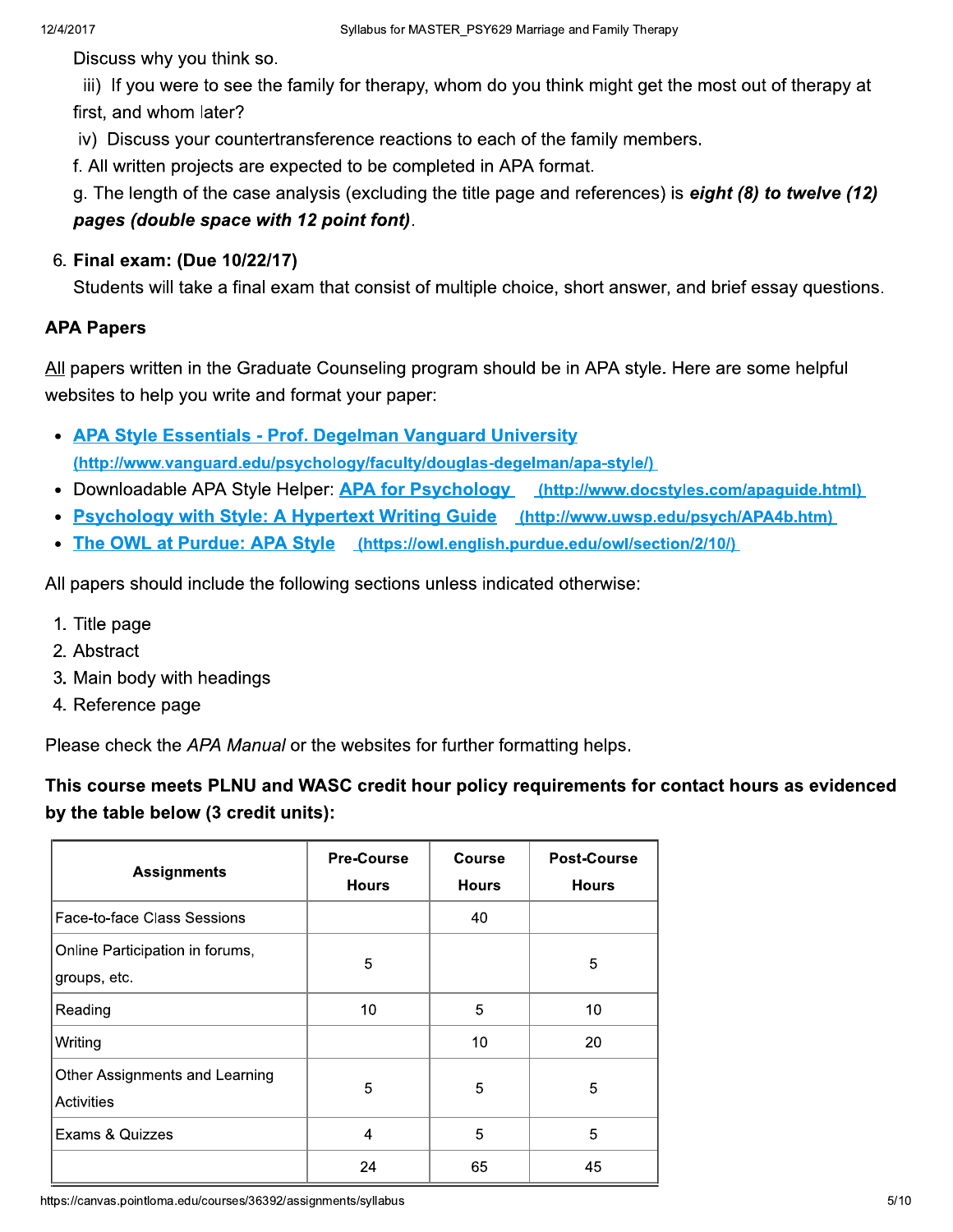| <b>Assignments</b> | <b>Pre-Course</b> | <b>Course</b> | <b>Post-Course</b> |
|--------------------|-------------------|---------------|--------------------|
|                    | <b>Hours</b>      | <b>Hours</b>  | <b>Hours</b>       |
| <b>TOTAL HOURS</b> |                   |               | 134                |

# **ASSESSMENT AND GRADING**

| <b>Assignments</b>                   | <b>Points</b> |
|--------------------------------------|---------------|
| Attendance and Class Participation   | 10%           |
| <b>Weekly Reflection Discussions</b> | 10%           |
| Genogram and Family of Origin Paper  | <b>20%</b>    |
| Case Analysis                        | 30%           |
| Final Exam                           | 30%           |
| <b>Total</b>                         | 100%          |

NOTE: It is your responsibility to maintain your class schedule. Should the need arise to drop this course (personal emergencies, poor performance, etc.); you have the responsibility to first contact the professor. Then if no accommodations can be made, you are responsible to follow through (provided the drop date meets the stated calendar deadline established by the University).

## Note: All late assignments will receive a lower grade.

# Details of evaluation criteria for the clinical case analysis paper will be provided in class.

All assignments will be graded on a 100-point scale and a final grade will also be compiled on a 100 point scale. The final score on the 100-point scale will be translated into a grade according the following grade scale:

| <b>Standard Grade Scale Based on Percentage of Points Earned</b> |               |           |               |             |
|------------------------------------------------------------------|---------------|-----------|---------------|-------------|
| А                                                                | В             |           |               |             |
| A 93-100                                                         | B+87-89       | $C+77-79$ | $D+67-69$     | $F \leq 59$ |
| A-90-92                                                          | B 83-86       | $C$ 73-76 | D 63-66       |             |
|                                                                  | $B - 80 - 82$ | C-70-72   | $D - 60 - 62$ |             |

Note: In graduate school, MFT students must maintain a minimum cumulative GPA of 3.0 throughout the period of their enrollment. Students will be placed on academic probation if a cumulative 3.0 grade-point average is not maintained, or when they obtain a grade below a B- in their course work. MFT students may be disqualified from further graduate work if a cumulative 3.0 GPA is not maintained or if they obtain a total of two grades below a B- in their coursework.

# **ACADEMIC ACCOMMODATIONS**

If you have a diagnosed disability, please contact the Center for Student Success (CSS) within the first two weeks of class to demonstrate need and to register for accommodations by phone at (619) 563-2810. You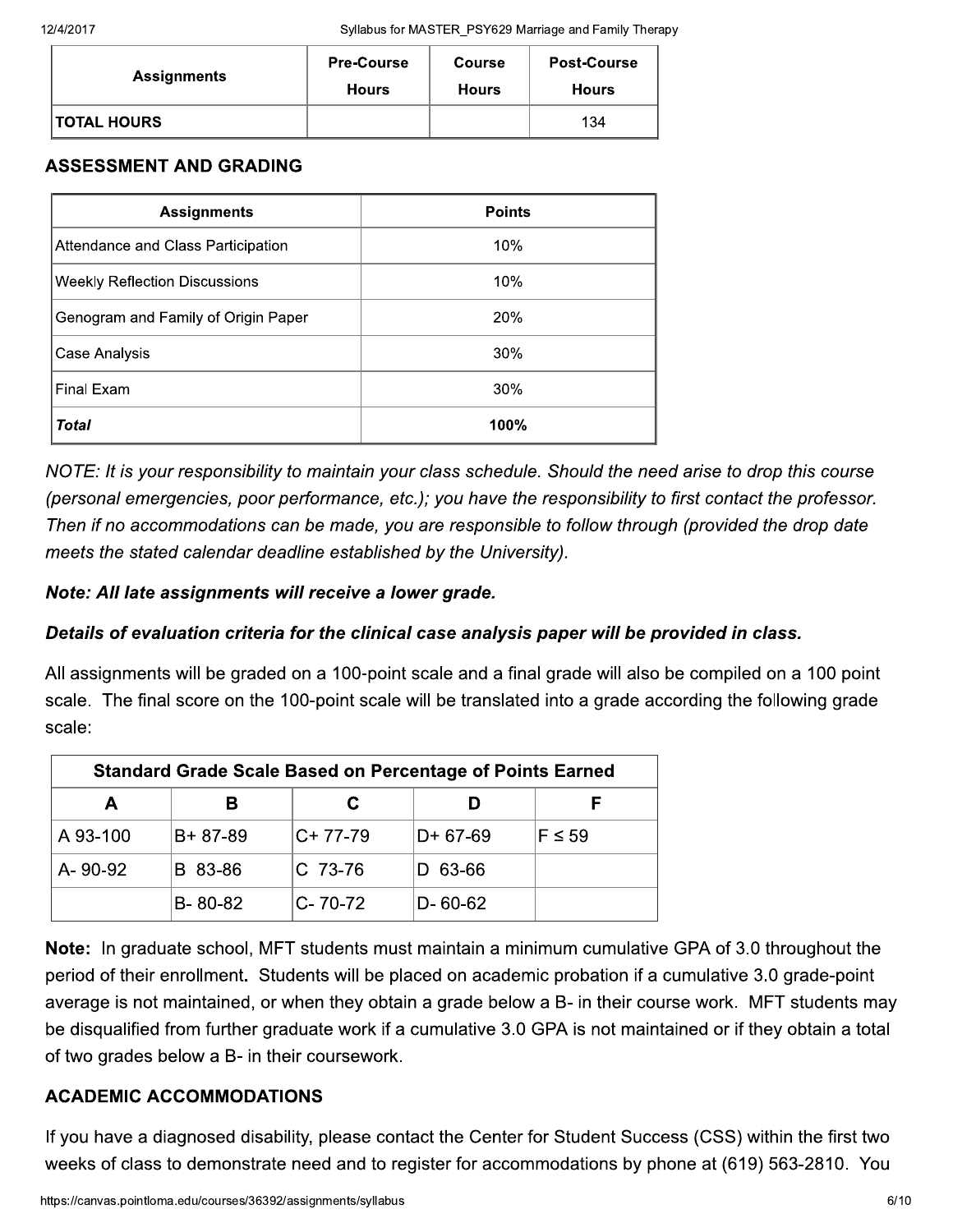may also ask your academic advisor or program director for any additional accommodation information.

#### **FINAL EXAMINATION POLICY**

Successful completion of this class requires taking the final examination on its scheduled day. The final examination schedule is posted on the Class Schedules (https://www.pointloma.edu/offices/records/classschedules) site. No requests for early examinations will be approved.

#### **USE OF TECHNOLOGY**

Point Loma Nazarene University encourages the use of technology for learning, communication, and collaboration. In this course, we will rely on Canvas for accessing course materials, submitting assignments, and collaborating in discussion boards and blogs. We will also use cell phone polling when it enhances our in-class activities. You'll want to make sure you are comfortable with these tools, so take advantage of our computer LabTechs to answer questions and help you with any technology issues. You may also call the Help Desk at x2222.

You are welcome to bring your laptop, iPad, and/or cell phone to class, which we will utilize during many class sessions—but please make sure you use them appropriately and responsibly. If a tech tool becomes a distraction or disruption while class is in session, I will simply invite you to no longer bring it to class.

#### PLNU ACADEMIC HONESTY POLICY

Students should demonstrate academic honesty by doing original work and by giving appropriate credit to the ideas of others. As stated in the university catalog, "Academic dishonesty is the act of presenting information, ideas, and/or concepts as one's own when in reality they are the results of another person's creativity and effort. Such acts include plagiarism, copying of class assignments, and copying or other fraudulent behavior on examinations. A faculty member who believes a situation involving academic dishonesty has been detected may assign a failing grade for a) that particular assignment or examination, and/or b) the course." See Academic Policies (https://catalog.pointloma.edu/index.php) for full text.

#### **SPIRITUAL CARE**

A cornerstone of a PLNU education is helping students realize their mental, physical, social, moral, and spiritual ideals. Understanding and living out a personal commitment to faith and our Wesleyan heritage are means for achieving self-worth and understanding, the motivation for building a just social order. Students receive support to build skills and habits in spiritual formation that motivate a life of service which is lifetime. PLNU encourages community engagement among students, faculty, and staff that honors service to others as an expression of that commitment. There are resources for your Christian faith journey available at Graduate and Professional Student Spiritual Life (https://www.pointloma.edu/opportunities/graduateprofessional-student-spiritual-life).

#### PLNU COPYRIGHT POLICY

Point Loma Nazarene University, as a non-profit educational institution, is entitled by law to use materials protected by the US Copyright Act for classroom education. Any use of those materials outside the class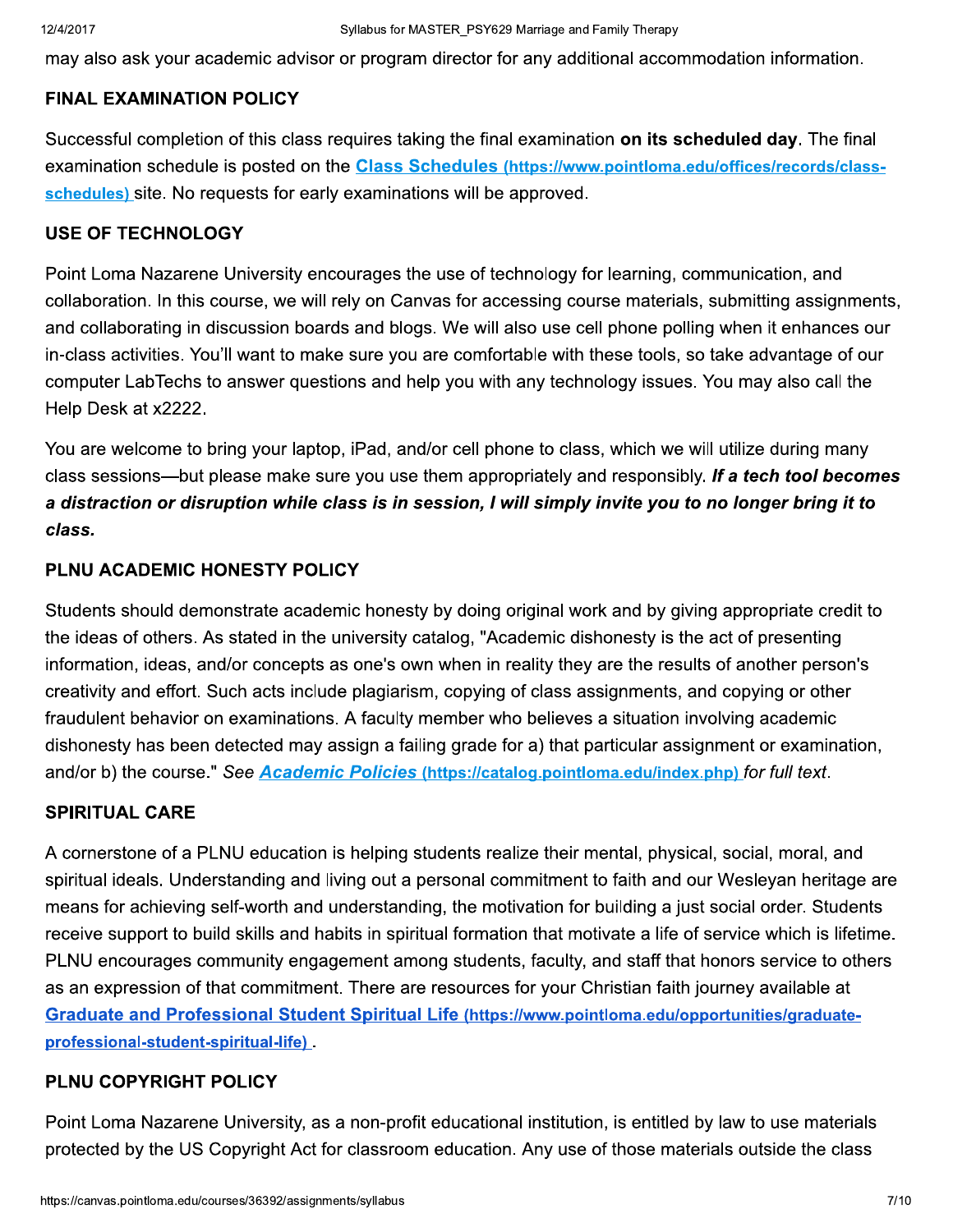may violate the law.

# **COURSE SCHEDULE AND ASSIGNMENTS**

Note: Course schedule, topics, evaluation, and assignments may be changed at the instructor's discretion.

| <b>Date</b>    | <b>Topic</b>                                                                                                                                                          | <b>Required Reading</b><br><b>Assignments Due</b>                   |
|----------------|-----------------------------------------------------------------------------------------------------------------------------------------------------------------------|---------------------------------------------------------------------|
| Mon 8/28       | Introduction/Overview of the course.<br>Rationale for Family Therapy<br>Foundation of Family Therapy.                                                                 | Syllabus                                                            |
| Wed 8/30       | The Theoretical Context of Family Therapy<br>Constructing a Genogram.<br>Video: Genogram                                                                              | Gladding: Ch. 1 & 2<br><b>Weekly Discussion</b>                     |
| <b>Mon 9/4</b> | <b>Types &amp; Functionality of Families</b><br>Fundamental Concepts of Family Therapy.<br>Process of Family Therapy<br>Working with Single-Parent & Blended Families | Gladding: Ch. 3 & 4                                                 |
| <b>Wed 9/6</b> | <b>Working With Culturally Diverse Families</b>                                                                                                                       | Gladding: Ch. 5<br>McGoldrick: Ch. 1, 2<br><b>Weekly Discussion</b> |
| Mon 9/11       | Ethical, Legal, and Professional Issues in Family<br>Therapy                                                                                                          | Gladding: Ch. 6                                                     |
| Wed 9/13       | The Process of Family Therapy                                                                                                                                         | Gladding Ch. 7<br>McGoldrick Ch. 5, 11<br><b>Weekly Discussion</b>  |
| Mon 9/18       | Couple & Marriage Therapy and Enrichment                                                                                                                              | Gladding: Ch. 8                                                     |
| Wed 9/20       | Transgenerational Theories: Psychodynamic                                                                                                                             | Gladding: Ch. 9                                                     |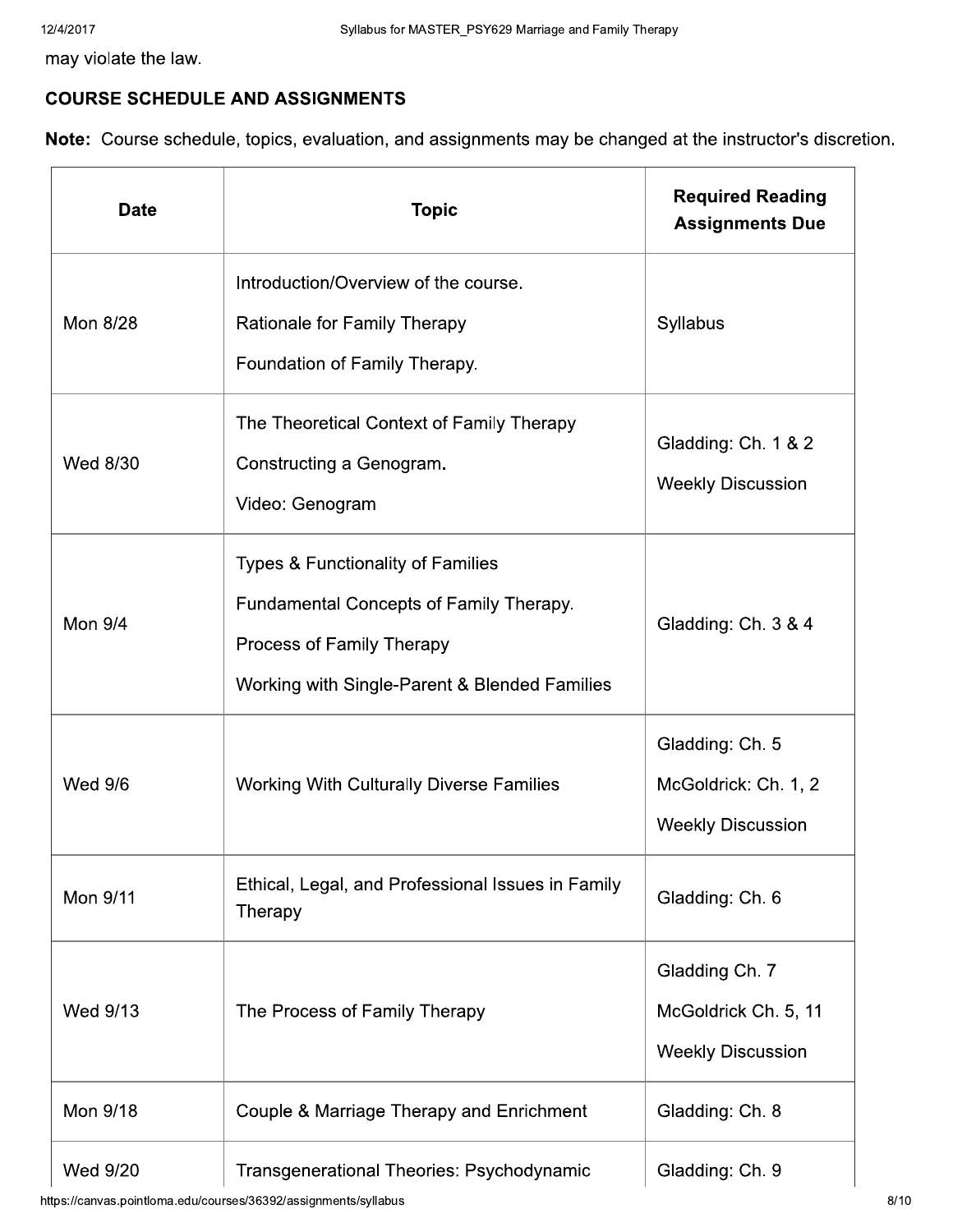12/4/2017

Syllabus for MASTER PSY629 Marriage and Family Therapy

|           | Family Theory & Bowen Family Systems Theory                                                                                        | McGoldrick Ch. 20, 28                                                         |
|-----------|------------------------------------------------------------------------------------------------------------------------------------|-------------------------------------------------------------------------------|
|           | Greg McCord - Special Speaker                                                                                                      | <b>Weekly Discussion</b>                                                      |
| Mon 9/25  | <b>Experiential Family Therapy</b>                                                                                                 | Gladding: Ch. 10                                                              |
| Wed 9/27  | Behavioral and Cognitive-Behavioral Family<br><b>Therapies</b>                                                                     | Gladding: Ch. 11<br>Genogram Paper<br><b>Weekly Discussion</b>                |
| Mon 10/2  | <b>Structural Family Therapy</b>                                                                                                   | Gladding Ch. 12                                                               |
| Wed 10/4  | <b>Strategic Family Therapies</b>                                                                                                  | Gladding Ch. 13<br>McGoldrick Ch. 31, 36,<br>& 48<br><b>Weekly Discussion</b> |
| Mon 10/9  | Solution-Focused Brief Therapy & Narrative Family<br>Therapy<br>Speaker: Dr. Baya Mebarek                                          | Gladding: Ch 14                                                               |
| Wed 10/11 | Working with Substance-Related Disorders,<br>Domestic Violence, and Child Abuse                                                    | Gladding: Ch 15<br><b>Case Analysis</b><br><b>Weekly Discussion</b>           |
| Mon 10/16 | Research and Assessment in Family Therapy<br>Practice family sessions<br><b>Brief Review for Final Exam &amp; Class Evaluation</b> | Gladding: Ch 16                                                               |
| Wed 10/18 | <b>Final Exam</b>                                                                                                                  | Final<br><b>Weekly Discussion</b>                                             |